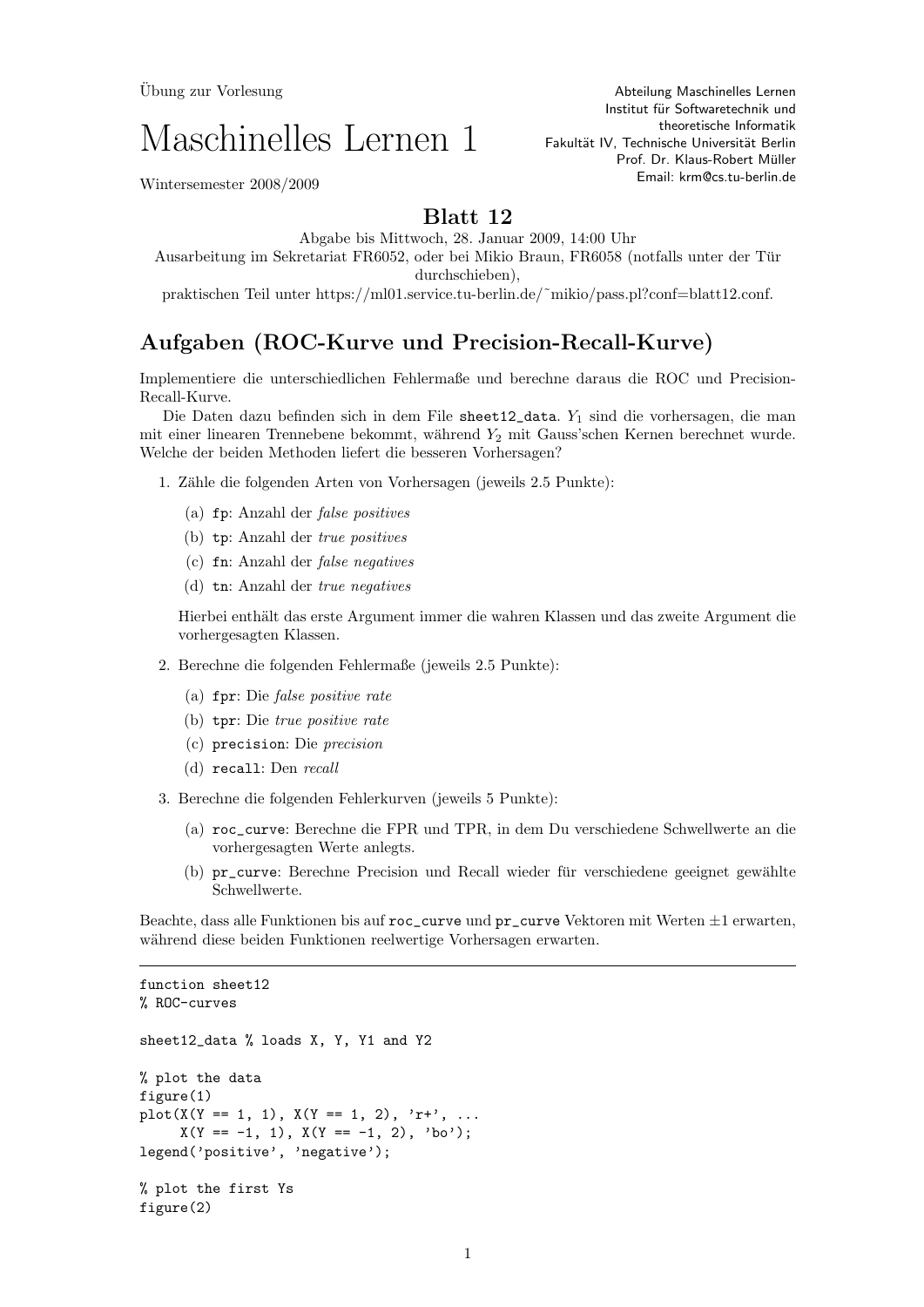```
scatter(X(:, 1), X(:, 2), 20, Y1, 'filled');
title('predicitons 1')
figure(3)
scatter(X(:, 1), X(:, 2), 20, Y2, 'filled');
title('predicitons 2')
figure(4)
[FPR1, TPR1] = roc_curve(Y, Y1);[FPR2, TPR2] = roc_curve(Y, Y2);title('ROC')
plot(FPR1, TPR1, 'r-', FPR2, TPR2, 'b-')
legend('1', '2');
xlabel('false positive rate')
ylabel('true positive rate')
figure(5)
[P1, R1] = pr_curve(Y, Y1);[P2, R2] = pr_curve(Y, Y2);title('ROC')
plot(P1, R1, 'r-', P2, R2, 'b-')
legend('1', '2');
xlabel('precision');
ylabel('recall');
%%%%%%%%%%%%%%%%%%%%%%%%%%%%%%%%%%%%%%%%%%%%%%%%%%%%%%%%%%%%%%%%%%%%%%
%
% Your solutions below
% 1a. count the number of false positives. Yt are the true labels, Yp are the
% predicted ones.
function N = fp(Yt, Yp)\% \dots% 1b. count the number of true positives.
function N = tp(Yt, Yp)% ...
% 1c. count the number of false negatives.
function N = fn(Yt, Yp)\% \dots% 1d. count the number of true negatives.
function N = tn(Yt, Yp)\% \dots% 2a. compute the false positive rate between Yt and Yp, where Yt are the
% true labels and Yp are the predicted labels.
function R = fpr(Yt, Yp)\% \dots% 2b. compute the true positive rate
function R = \text{tr}(Yt, Yp)\% \ldots% 2c. compute the precision
function R = precision(Yt, Yp)\% \dots% 2d. compute the recall
function R = recall(Yt, Yp)
```